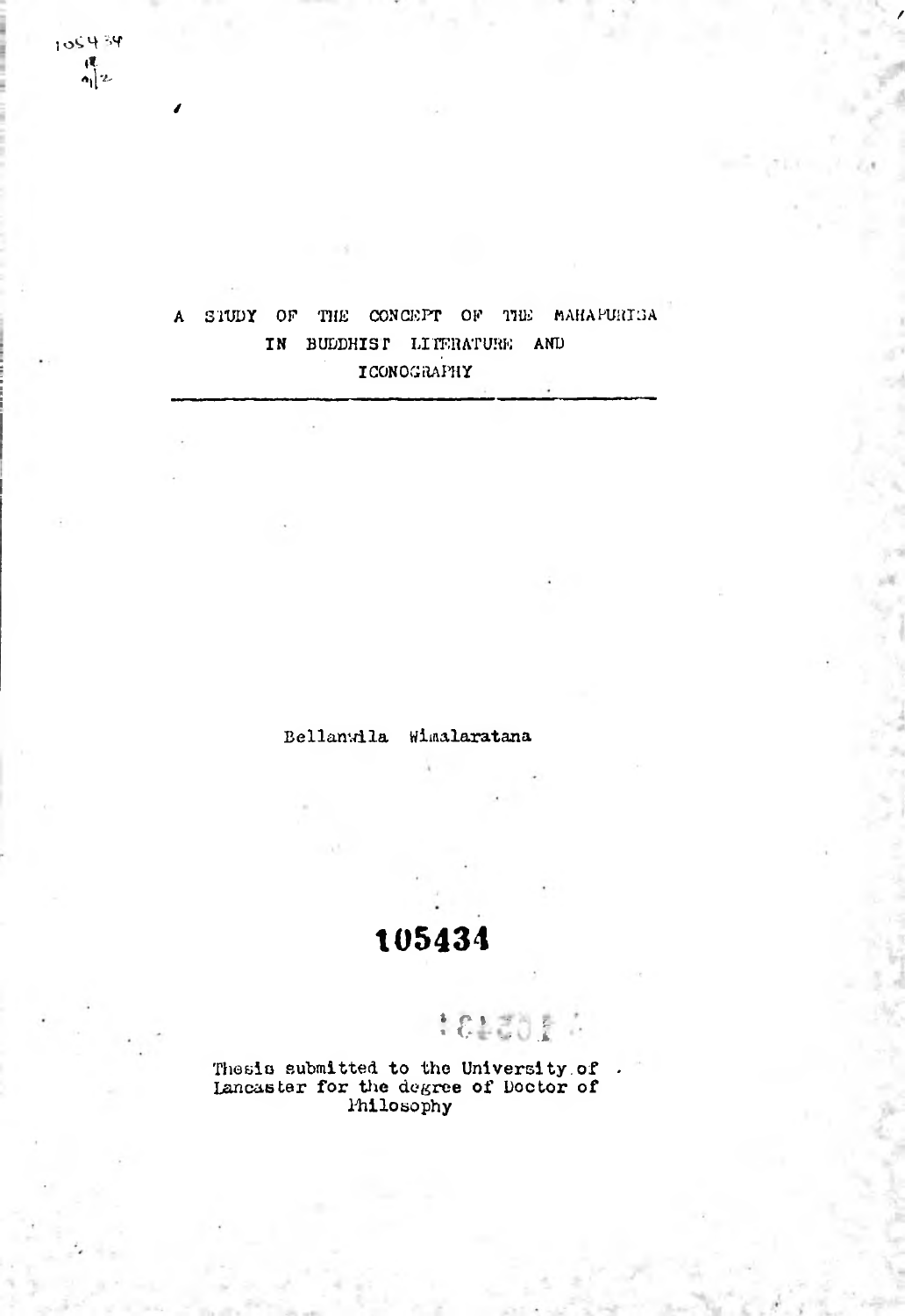



Holandonler -

 $CR$  $283$  $4757$  WIM

**ISSON** 

# $\cdot$  105434

Frank St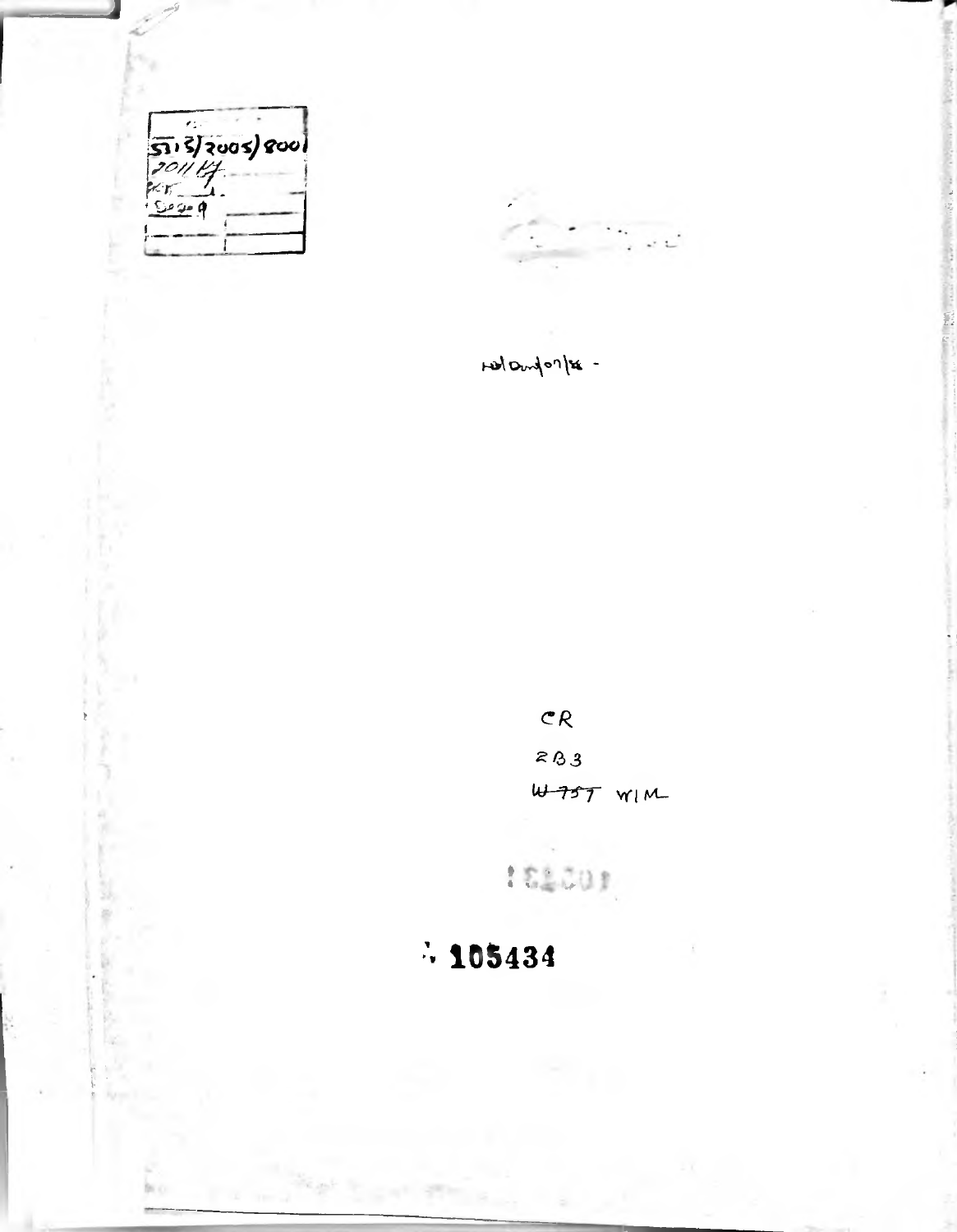#### ACKNOWIEDGEMENT

I am extremely grateful to Dr. G. Wiekramagamage, lecturer of Sri Jayawardhanapura University, Sri Lenka, who first suggested this topic for study and encouraged me in many ways. I acknowledge with much gratitude the kindness of Professor Hlnian Smart for his invaluable guidance as supervisor throughout the course of my research study. I profited immensely from his erudition and gained so much from his understanding attitude towards my effort.

I am most thankful to Ven. Professor Walpola Rahula and Ven. Professor H. Saddhatissa for the very valuable discussions I had with I also had the benefit of the advice of Ven. Dr. K. Aarlyasena, Dr. H. T. Basnayake, Professor R. Basilan.piHal and Dr. Mrs. Lllc de Silva who read through tho manuscript. them.

There are many friends who have helped mo in various ways, among whom I especially thank Ven. Dr. K. Anuruddha, Ven. Dr. T. Hahula, Dr. K. Mahanam, Mr. George Robertson, Mr. John Woodcock, Mrs. Greta Hornung Miss S. Salgado and Miss Hulugalla.

## *%-b* \* *i* \* \*r L\* V •» *(*

I have pleasure in thanking the Librarians and the Staff of the following librariesi The School of Griental and African Studies Library, The India Office Library and the British Museum Library. My thanks are also due to Mrs. G. Grant, the Secretary of the Department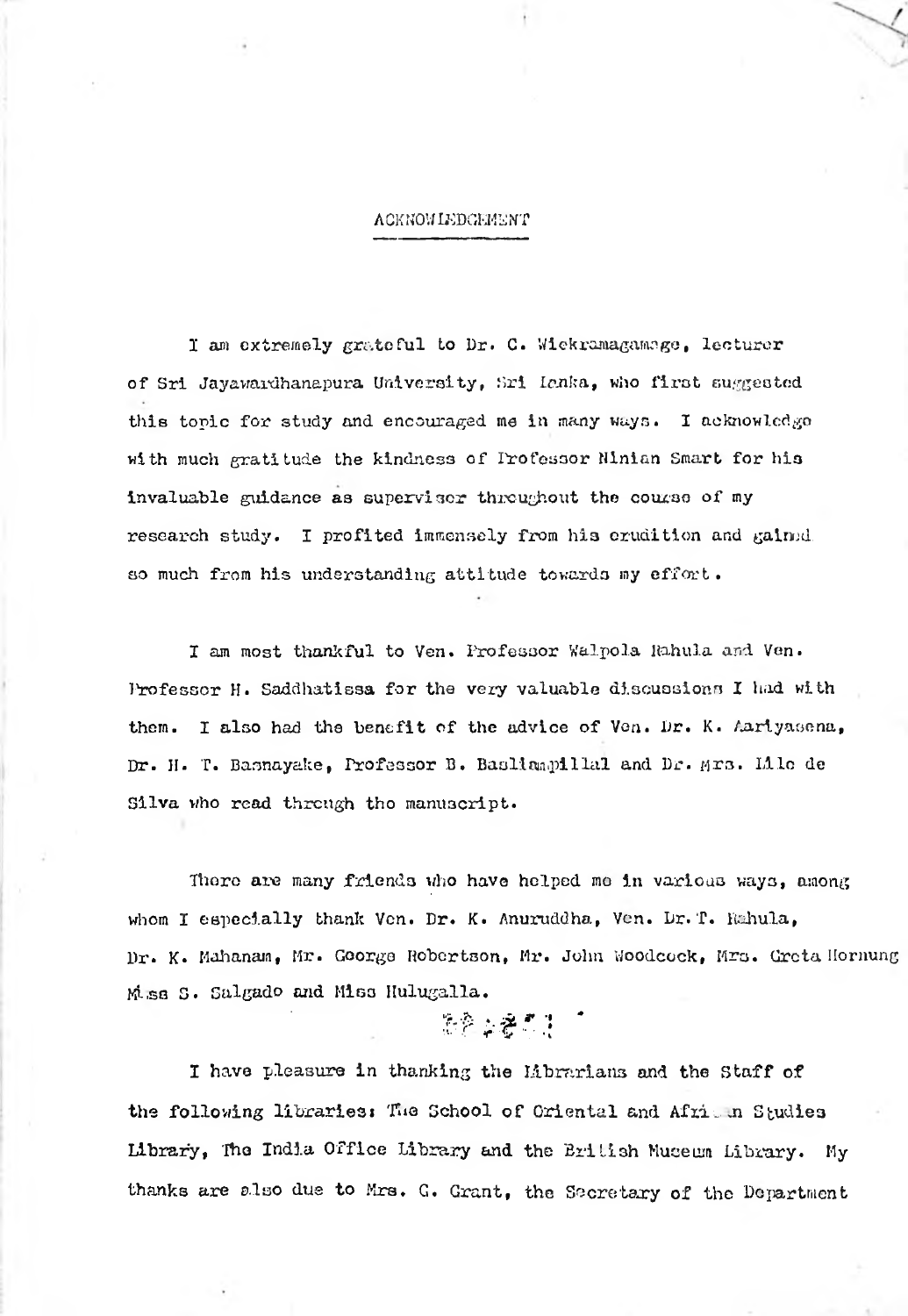of Religious Studies, Lancaster University.

I wish to express my gratitude, especially to Ven. Lr. M. Vajiragnana, for his invaluable help in providing my stay in England and for looking after me so well. I am also much obliged to my brother, Ven. B. Dhammaratana, who always encouraged me in my studies. /

Finally, I wish to tako this opportunity of recording my deep sense of gratitude to my preceptor (acariya) the most Venerable Bellanwila Somaratana Nayaka Thera, without whose assistance and blessings I might not have been able to undertake and complete this study•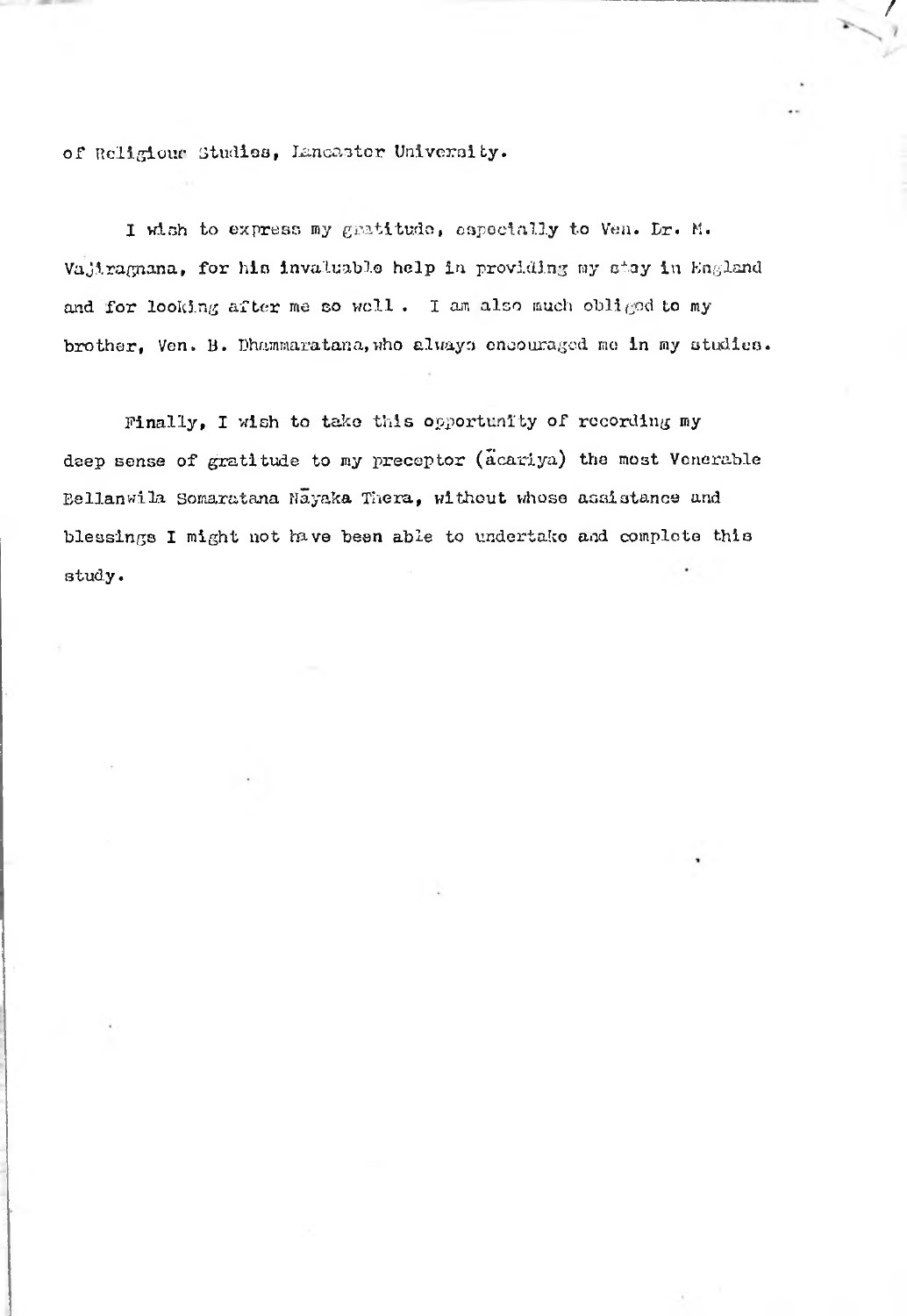#### CONCEPT OF THE MAHAPURISA A STUDY OF THE IN BUDDHIST LITERATURE AND  $\sim$   $\times$ ICOROGRAPHY

#### Bellanuila Wimalarutana

Thesis submitted to the University of<br>Lancaster for the degree of Doctor of<br>Philosophy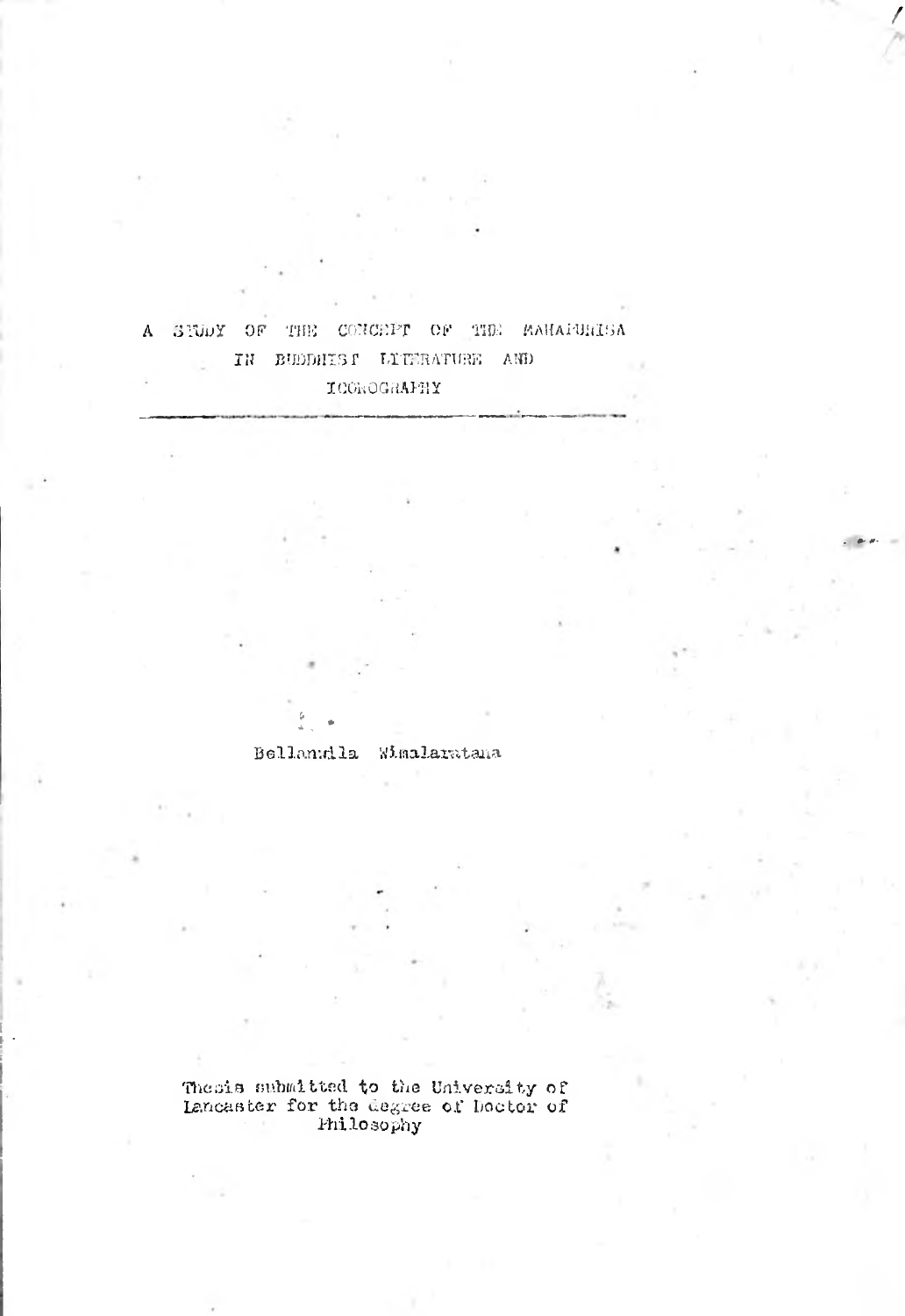#### ACKNOWIKDGEMKNT

*f*

I am extremely grateful to Dr. G. Wiekramagnmage, lecturor of Sri Jayawardhanapura University, Sri Lanka, who first suggested this topic for study and encouraged me in many ways. I acknowledge with much gratitude the kindness of Professor Ninian Smart for his invaluable guidance as supervisor throughout tho course of my research study. I profited immensely from his erudition and gained. so much from his understanding attitude towards my effort.

I am most thankful to Ven. Professor Walpola Kahula and Ven. Professor H. Saddhatissa for tho very valuable discussions I had with I also had the benefit of the advice of Ven. Dr. K. Aarlyasena, Dr. H. T. Basnayake, Professor B. Basliampillal and Dr. Mrs. Lile de them. Silva who read through the manuscript.

There are many friends who have helped mo in various ways, among whom I especially thank Ven. Dr. K. Anuruddha, Ven. Dr. T. Rahula, Dr. K. Mahanam, Mr. George Robertson, Mr. John Woodcock, Mrs. Greta Ilornung Mliso s. Salgado and Miss Hulugalla.

I have pleasure in thanking tho librarians and the Ctaff of the following libraries: The School of Oriental and African Studies Library, Tho India Office Library and the British Museum Library. My thanks are also due to Mrs. G. Grant, the Secretary of the Department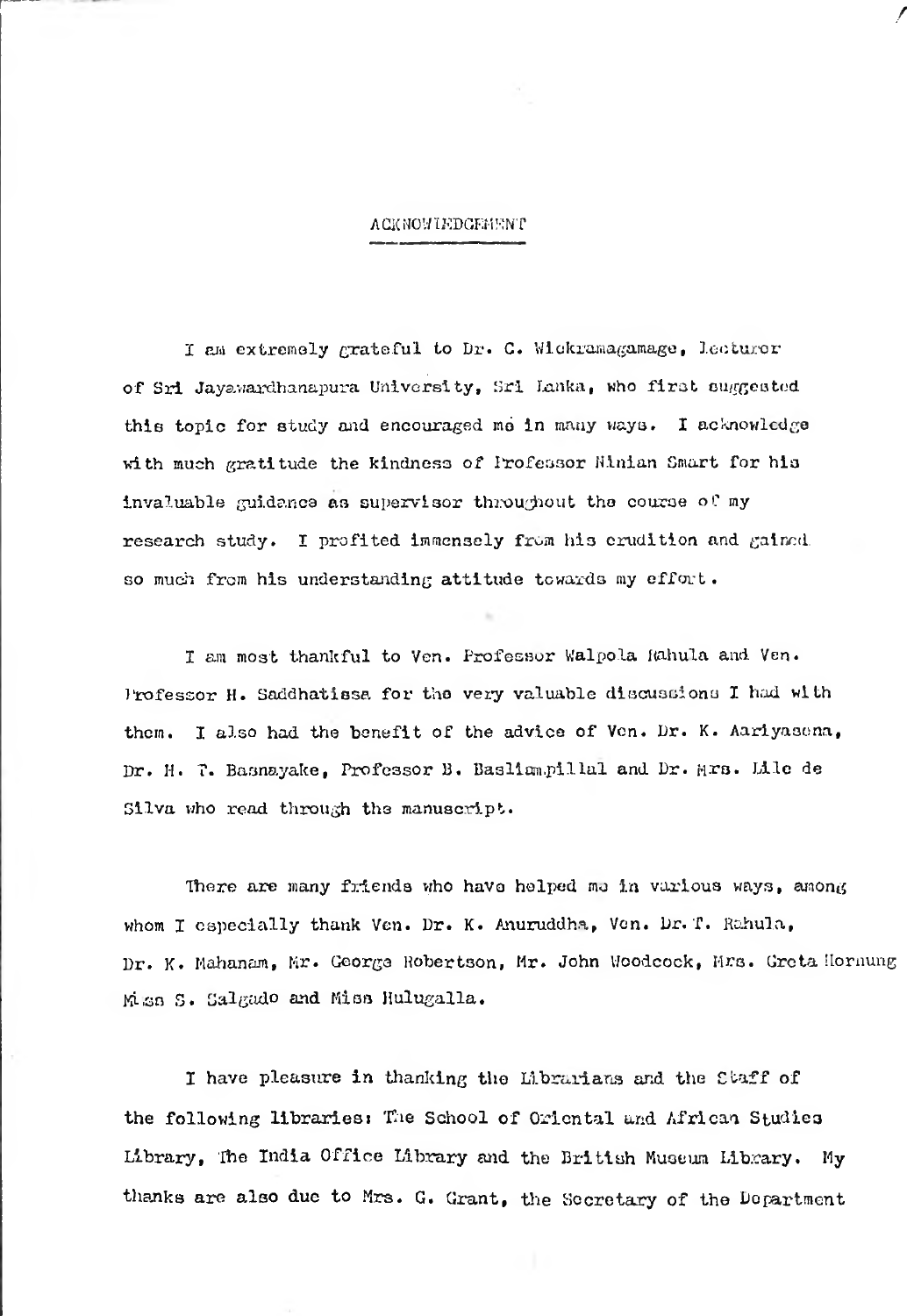of Religious Studios, Lancaster University.

**Ill .**

I wish to express my gratitude, especially to Ven. Dr. M. Vajiragnana, for his invaluable help in providing my stay in Eagland and for looking after me so well. I am also much obliged to my brother, Von. B. Dhammaratana, who always encouraged me in my studies. *n*

Finally, I wish to take this opportunity of recording my deep sense of gratitude to my preceptor  $(a^{\text{cent}}ya)$  the most Venerable Bellanwila Somaratana Nayaka Thera, without whose assistance and blessings I might not have been able to undertake and complete this study.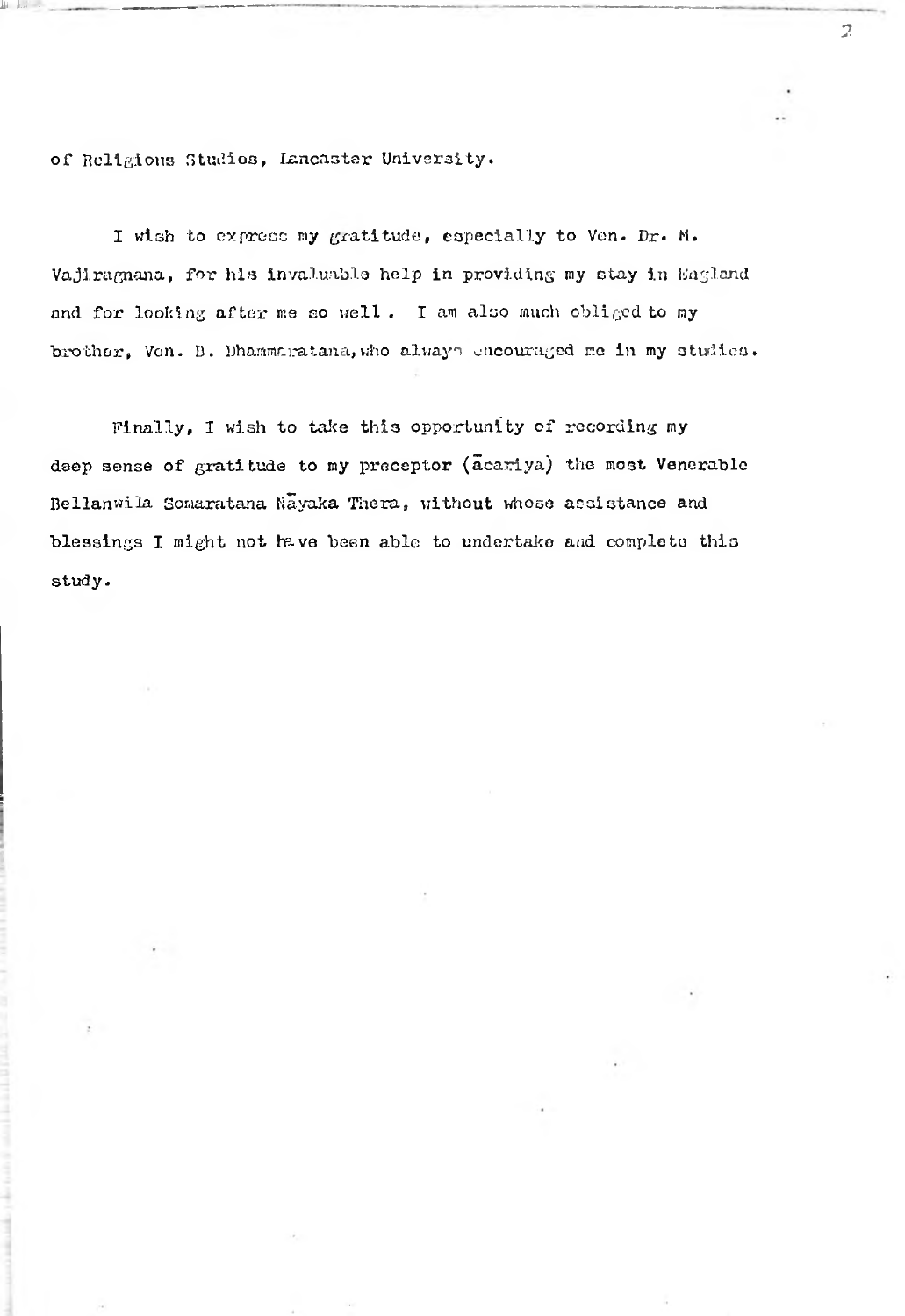**CONTERTS** ein mann  $\overline{z}$ 

Page

Acknowledgement

Abstract

بأملاء الملياء بلهما بالأم

**THE REAL PROPERTY AND INCOME.** 

Introduction

| Chapter I | Aspects of Mahapurisa Concept |  |
|-----------|-------------------------------|--|
|-----------|-------------------------------|--|

- Later development of the Hahamurian Concept and Trikaya (triple body) Chapter II theory in Mahayana Buddhism
- The Mahapurisa as Buddha and Cakkavatti Chapter III

Chapter IV Study of the Thirty-two Characteristics

- Inconographical Representations of the Chapter V Thirty-two marks
- Chapter VI Ethical Foundation of the Mahapurica Concept
- Conclusion Chapter VII
- Appendix I
- Appendix II
- Appendix III
- Illustrations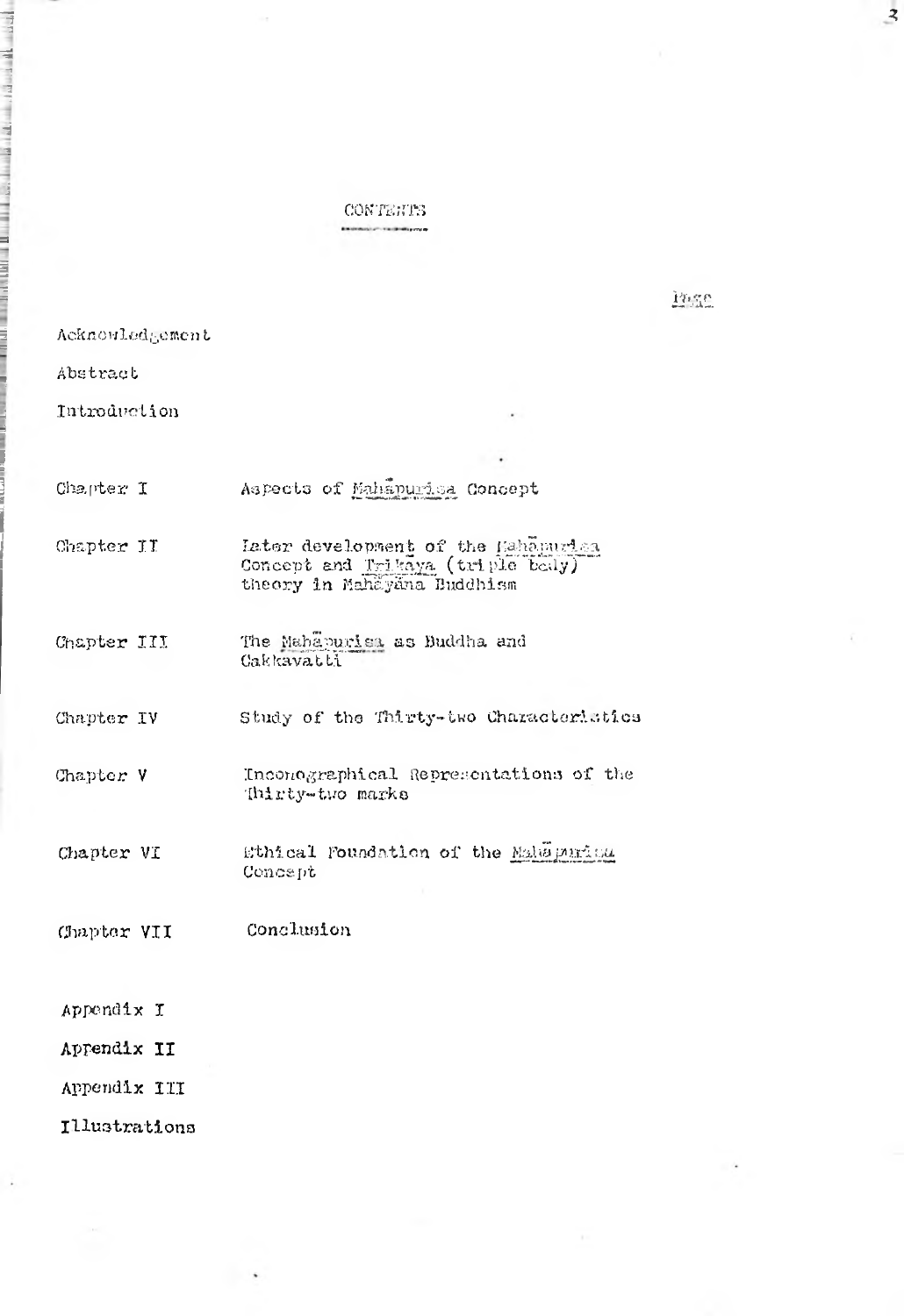## ABBREVIATIONS

------

 $\sim 100$ 

14 March 11 - 19

automotive in an announcement of the community of the community of

l

 $\cdot$ 

| A            | Anguttra Nikaya                                     |
|--------------|-----------------------------------------------------|
| AΛ           | Anguttra Nikaya Commentary                          |
| Ap           | Apadana                                             |
| ApA          | Apadana Commentary                                  |
| AV           | Atharvaveda                                         |
| <b>AVS</b>   | Arthaviniscaya Sutra                                |
| BHSD         | Buddhist Hybrid Sanskrit Lictionary                 |
| $\mathbf{B}$ | Buddhavansa                                         |
| <b>BVA</b>   | Buddhavansa Commentary                              |
| Dh           | Dhammapada                                          |
| <b>I</b> hA  | Dhammapada Commentary                               |
| D            | Digha Nikaya                                        |
| DΛ           | Digha Nikaya Commentary                             |
| Dial.        | Dialogues of the Buddha                             |
| <b>DPPN</b>  | Dictionary of Pali Proper Names                     |
| <b>EB</b>    | Encyclopaedia of Buddhism                           |
| <b>ERE</b>   | Encyclopaedia of Religion and Ethics<br>1           |
| GV           | Gandavyuha Sutra                                    |
| It           | Itivuttka                                           |
| IRQ          | Indian Historical Quarterly                         |
| J            | Jataka                                              |
| JΑ           | Jataka Commentary                                   |
| JDLCU        | Journal of the Depart. Letters, Calcutta University |
| JOIB         | Journal of Oriental Institute, Baroda.              |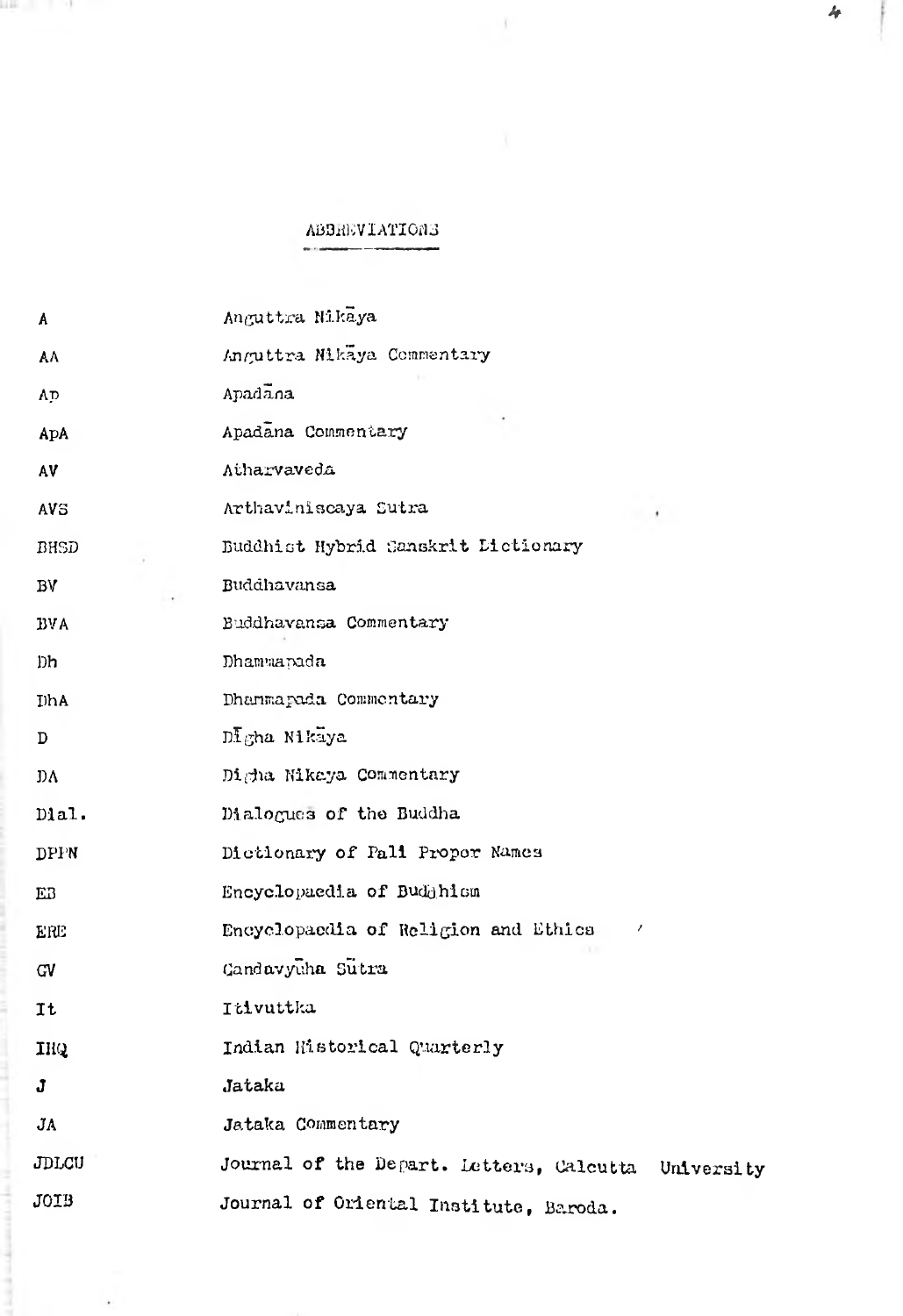| <b>JRAS</b>  | Journal of Royal Asiatic Society            |
|--------------|---------------------------------------------|
| K'n          | Kinuddkapatha                               |
| Kvu          | Kathavatthu                                 |
| KvuA         | Kathawatthu Commentary                      |
| Lotus        | Le Lotus de la Bonne Loi                    |
| <b>IV</b>    | Lalitavistara                               |
| M            | Majjhima Nikaya                             |
| MА           | Majjhima Nikaya Commentary                  |
| Mhvs         | Mahavansa                                   |
| FВ           | Mahabharata                                 |
| Mand. Up.    | Mandukya Upanisad                           |
| Manu         | Manuemruti                                  |
| Mil.         | Milindapanha                                |
| NV.          | Mahavastu                                   |
| Nd.1         | Mahaniddesa                                 |
| 3d2          | Cullaniddesa                                |
| OZ.          | Ostasiatische Zeitschrift                   |
| F(S)         | Pali Text Society's Pali-English Dictionary |
| Rv           | Rgveda                                      |
| S            | Samyutt Nikaya                              |
| SA           | Samyutta Nikaya Commentary                  |
| Smp          | Saddhammapundarika Sutra                    |
| SB           | Satapata Brahmana                           |
| 5n           | Suttanipata                                 |
| $\mathbf{u}$ | Udana                                       |
| $V_2^n$      | Vnaya Pitaka                                |
| $V_2$ .cm    | Visuddhimagga                               |
| Vv           | Vimanavatthu                                |
| <b>VVA</b>   | Vimanavatthu Commentary                     |

**MARKET ST** 

- *■s*

 $\mathcal{S}$ 

 $\alpha$ 

 $\mathcal{F}$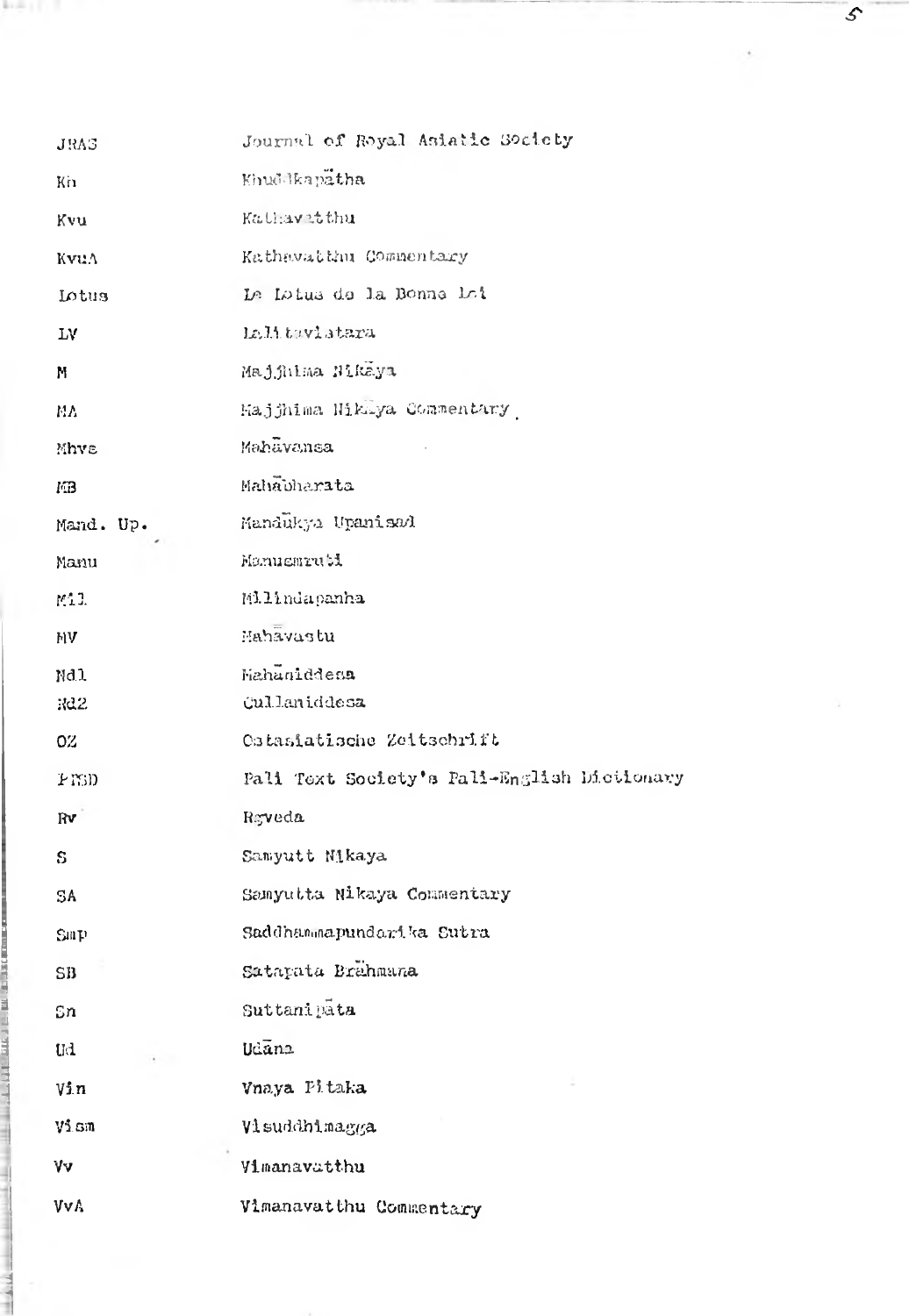#### ABSTRACT

This work being essentially a study of the origin and development of the Maha*onrlz<\* (Great Mail) concert in Buddhism consists of seven chapters entitled  $(1)$  "Aspects of the Mahapuring Concept.",  $(i)$  "Later development of the concept and 'Trikaya' (three body) theory in Mahayana Buddhism", (111) "Mahapurlsa ao Buddha and Cakkayatti", (iv) "Study of the thirty-two characteristics",  $(v)$  Teonographical representation of the thirty-two marks",  $(v_1)$  "Ethical Foundation of the Haharunian concept", and (vii) "Conclusion".

The first chapter presents the references which deal with the subject of the Hahagarisa in the Pali Canon and discusses some views regarding its origin in tho light of Brahaiainical and Jaina cources. 'Ihe two clifforont types of interpretations of the Mahapurl aa concept are distinguished - one identifies the Great Man by spiritual progress, tho other by physi cal accomplishment. Early reference to tho practice of prognostications, such as physiognomy and palmistry are dealt with; tho probable influence upon Buddhism in spite of its condemnation of this low form of arts (tiracchanavijja) la shown.

The cocond chanter attempts to elucidate the changing attitude towards the person of the Buddha and its relation to the Mahapurisa concept. After tho emergence of different schools of Buddhism there appeared various theories regarding the nature of tho Buddha, and the Buddha was transformediinto a divine state. In the light of Buddhist Sanskrit texts, the nature and the significance of the marks with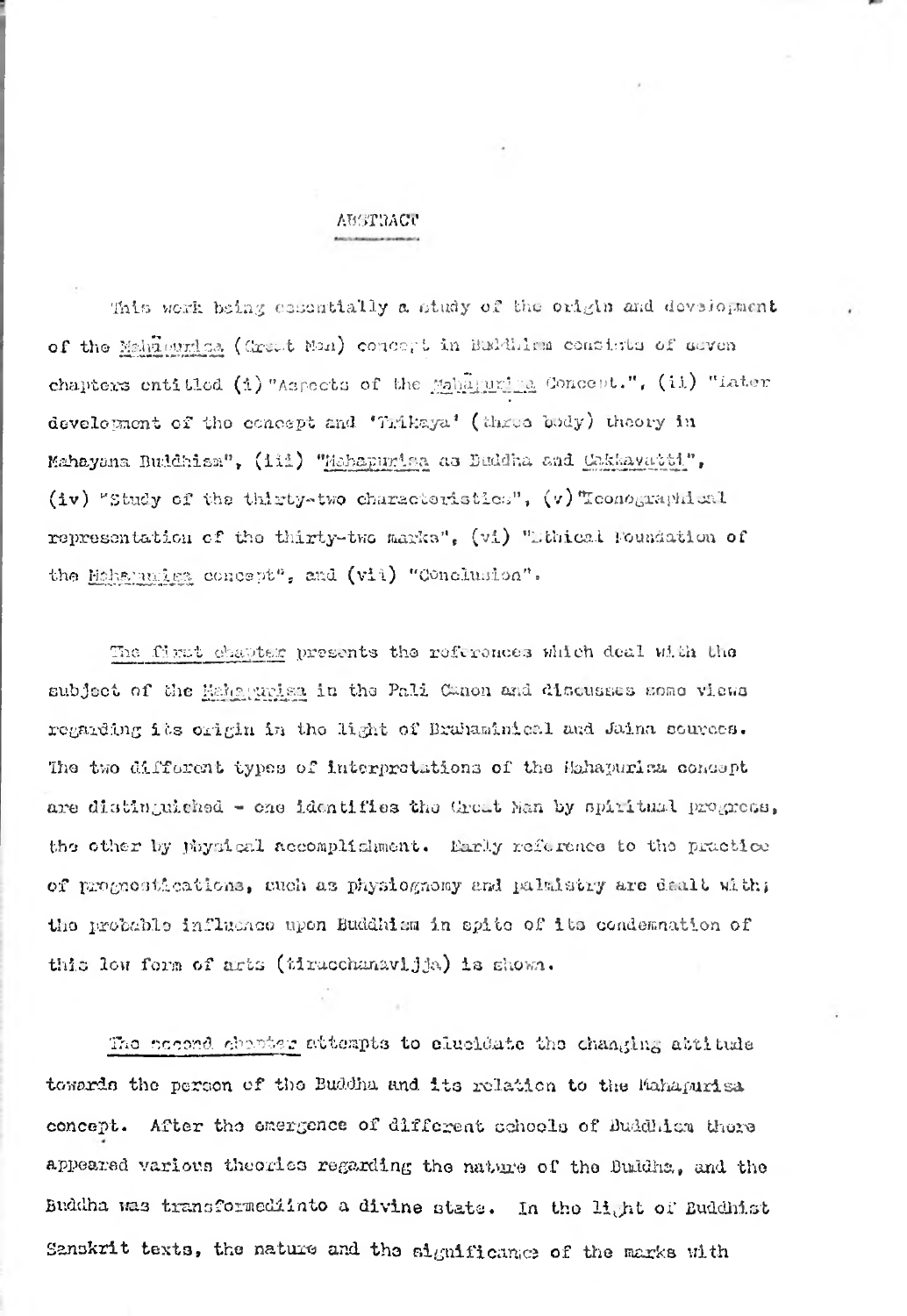reference to the Body of the Buddha aro made clear, as reflected in this new approach. Both Theruvada and Mahayana traditions maintain that the Mahapurisa who poscsonaos the thirty-two marks, **become®** either a Buddha or Caktevatti (universal monarch) •

**1** *i*

> The third chapter discusses several views put forward by scholars of the origin of the ideal king or Cakkavat11, and his attributes. Furthermore an attempt is made to draw out the comparison of the Buddha and the Cakkavatti by the Mahajwarina theory.

The fourth chapter deals with the comparative study of the thirtytwo characteristics of the Mehapurlea. The Fali texts as the primary source are used and the Chinese and Tibetan translations of Madyami, and (an early canonical text which existed in Sanskrit before the division of Mahayana schools) are consulted. Buddhist banekrit texts of Survastivhda, Madyamika and Itajna~paman).ta schools are also referred to. The intention is to make clear each characteristic, what it originally meant in relation to the physical appearance of the Buddha as woll as his great personality. Moreover the evidence which relates the ideas of come lakkiianao to non-Buddhist sources and their influence on the development of interpretations in the Pali Commentaries and later works are examined.

Some of the marks of the Mahapurica have been depicted in the Buddh<mark>a image since inception in India.</mark> The fifth chapter examines how far the concept of Mchapurisa directed the artist in his attempt to form the image of tho **Buddha** in early Buddhist iconography, However, various artists have understood these marks differently, and their way of depicting lakkhanas differed. In this chapter the methods of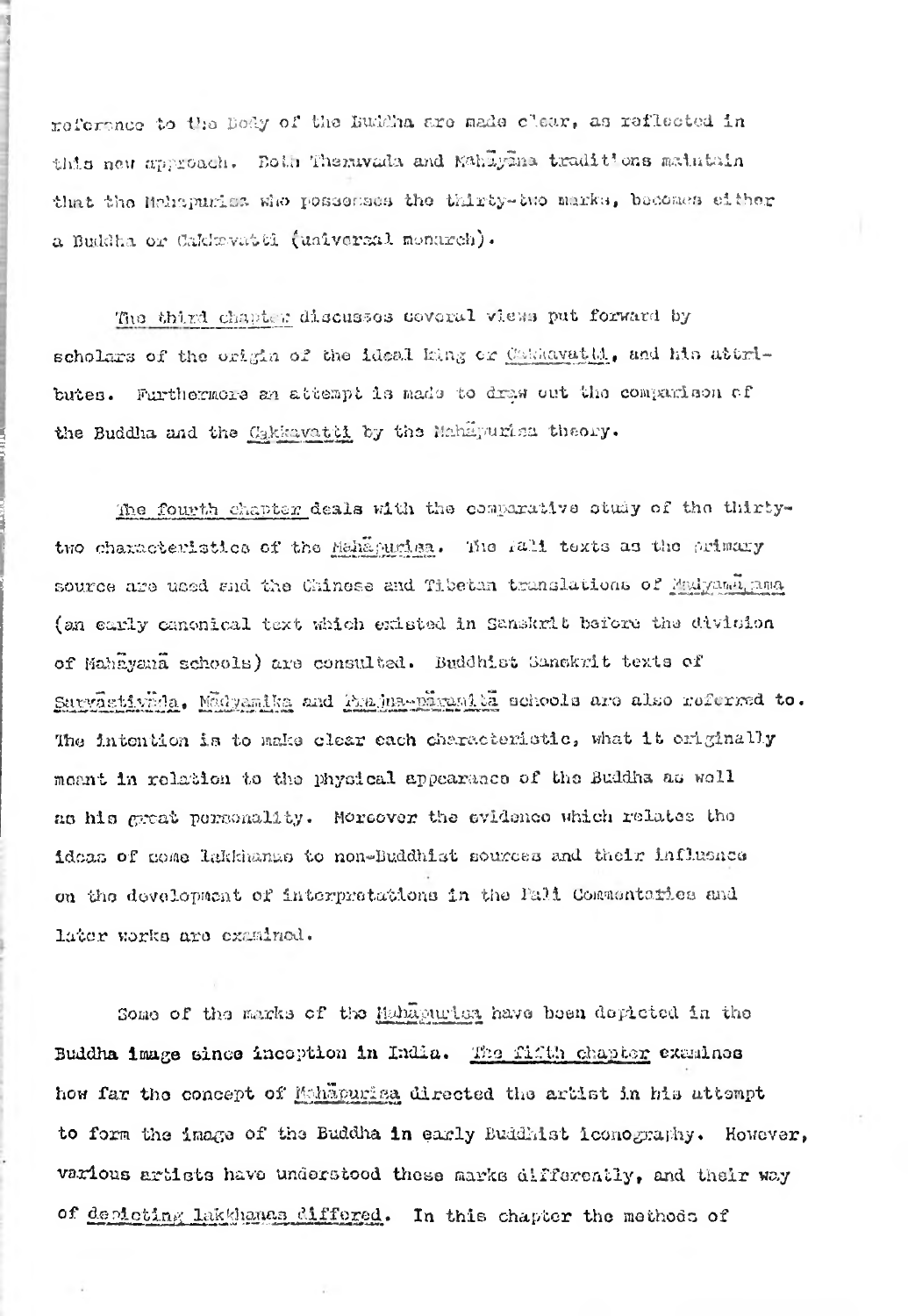deploting Muhhourian lakkhamas, the Condhame, Mathura and Americanti schuols of ant and discussed and it is attempted to show the possible reasons for these variations in the light of historical and textual evidence.

The slath chapter deals with the ethical foundation of the Habapurisa concept. The physical characteristics of the Mahapurica are generally locked upon as physiognomical ballefs, and are considered less important in regard to the Buddha's doctrine. We attempt to establish the fact that the concept of Mahapunius in Buddhist literature mainly emphasises the social cthics of Buddhism. The physical features and other attributes of the Mahapucies were taken into account as one of the methods of assimilating prevailing concepts in order to endorse othical teaching in early Buidhism.

It is more often remarked that the Buddhlet concept of Hahlpurina .is of pre-Brahistic mythology and references to the physical characteristics are condemned as absurd and ridiculous. No serious attempt has so far been mode to throw Mght on the early Buddhist definition of Mahapunisa regardless of the physiognomical aspect. In the seventh charter, on the basis of discussions in proceding chapters, we make it clear that the Buddrist concept of Mahapurism is not eccentially the Puruse Narayuna of Vedic Hythology. It prevailed in the society at the time of the Buddha, and has come through a common source of the occult science of physiognomical bolief. Early Buddhist texts assimilated this concept not to endorse the physiognomical beliefs but to emphasise social ethics more. In the conclusion of our study of the Mahapurica concept we have traced the socio-ethical aspect of Mahapurisa to the earliest stage of the development of the Bodhisaty 14sal within the Pali Canon.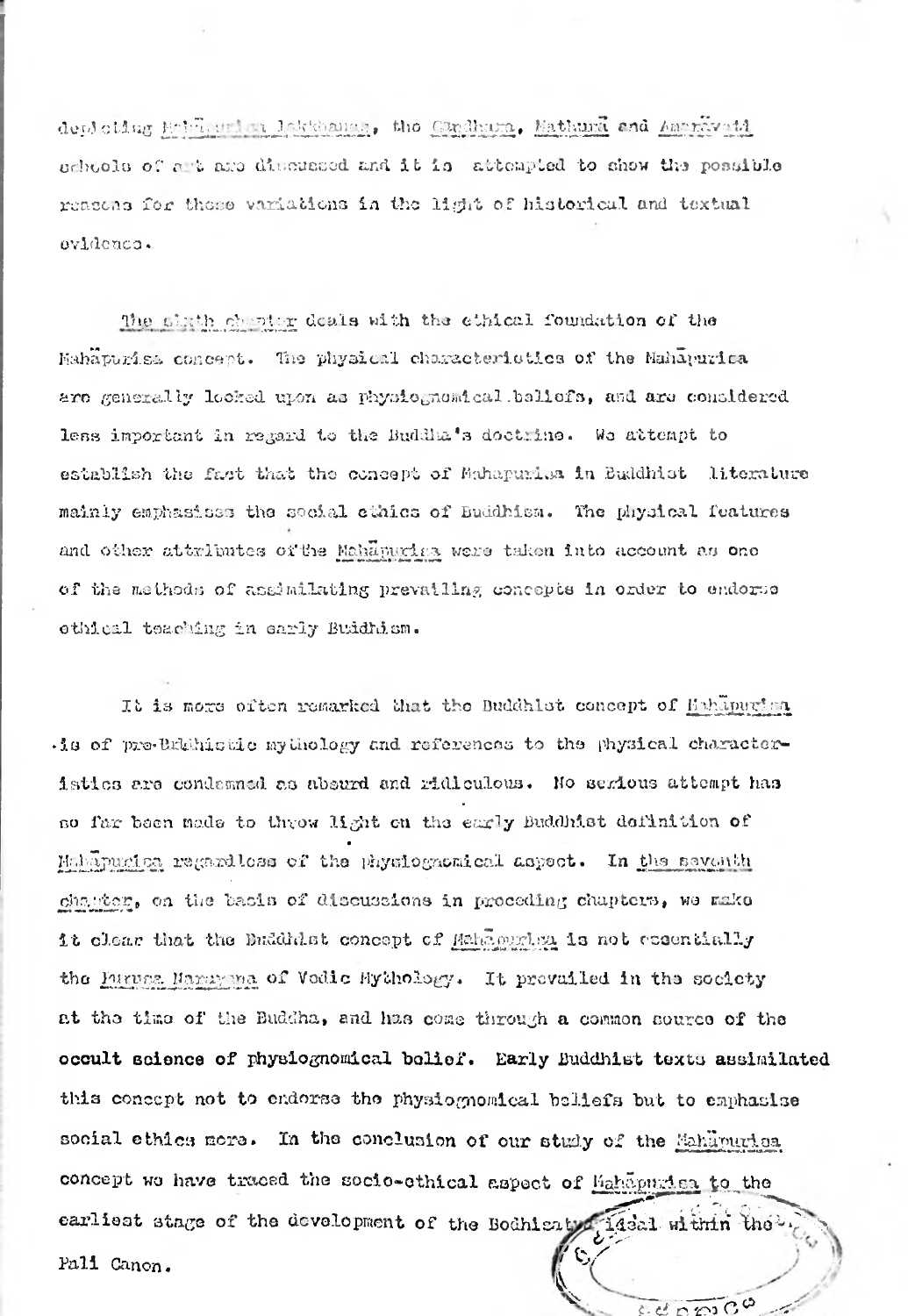#### IHriiCDUCflON

It is well known in Buddhist Hiterature that the Buddha is called Mahanurisa (Croat Man) as he possessed thirty-two auspicious marks (lakkhana) on his body. Further it is stated that those marks are possessed only by a Buddha or a Cakkavatti (universal monarch), whose appearance is a very rare event in this world. It is intereating to note that this concept is an important aspect of Buddhalogy not only intthe Theravada tradition but also in all other schools of Buddhism. later, in the course of the development of thio concept, the characteristic signs of the MahapurIsa were regarded as not only representing physical excellence, but also conceived in Mahayuna Buddhism as distinctive features of the supernormal body of the Buddha.

Moreover, with the evolution of the Buddha concept and the growth of the devotional aspect in the Buddhist tradition, the Mahapurlsa concept underwent various changes. Controversial views arose regarding the thirty-two bodily marks of the Buddha, It seems that the manifestation of multiple bodies of the Buddha in the Mahayana schools made it uncertain as to which form of the Buddha these marks could be aitributed. However, it is ovident that the idea of Mahanuriaa lakkhana became far more important aa the Buddha became an object of veneration after his demise, especially in the attempt to portmy the Buddha in visual form.